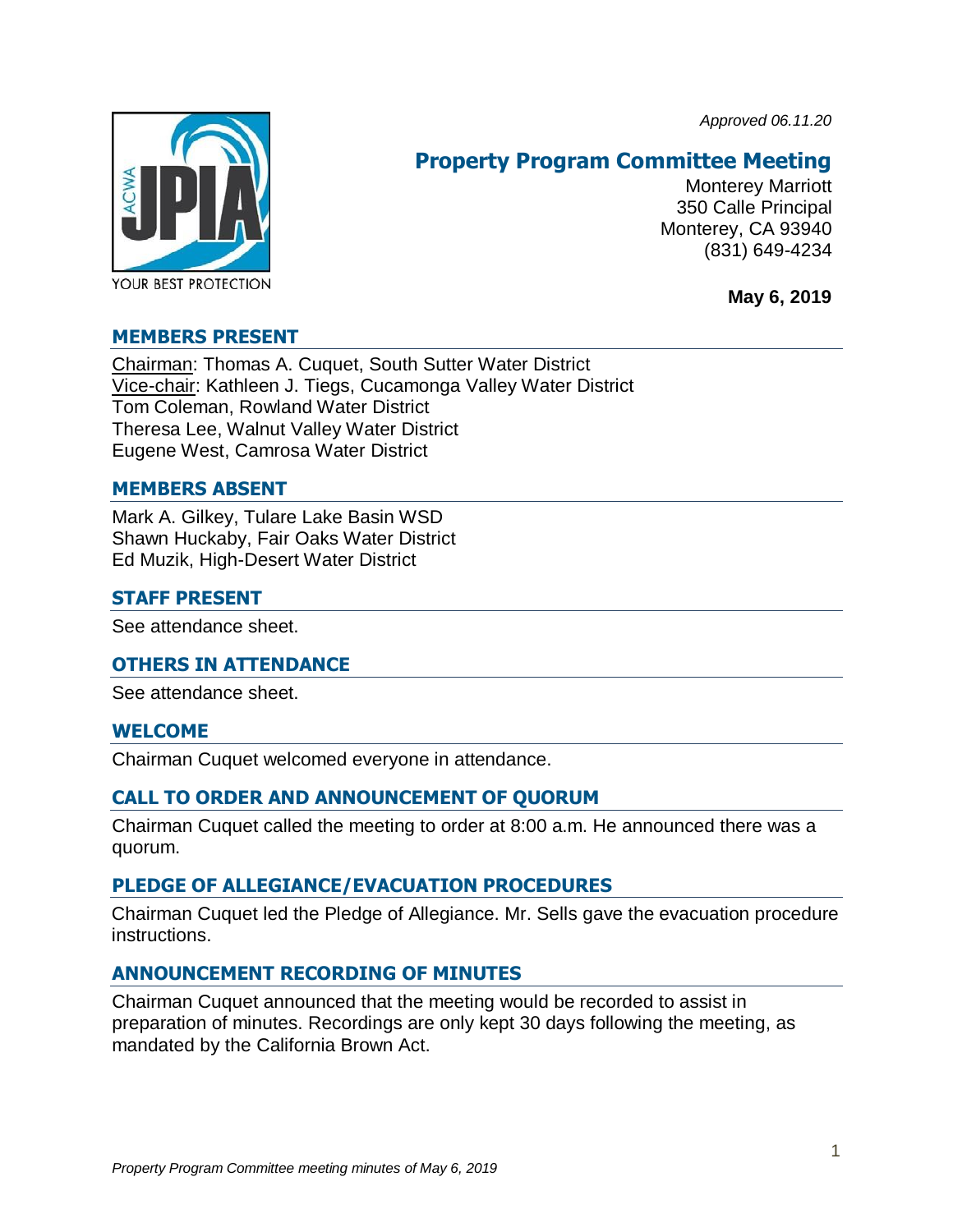### **PUBLIC COMMENT**

Chairman Cuquet noted that, as the agenda stated, members of the public would be allowed to address the Property Program Committee on any agenda item prior to the Committee's decision on that item. Comments on any issues on the agenda, or not on the agenda, were also welcomed. No comments were brought forward.

## **INTRODUCTIONS**

Chairman Cuquet requested that Committee members and JPIA staff introduce themselves.

# **ADDITIONS TO OR DELETIONS FROM THE AGENDA**

Chairman Cuquet asked for any additions to, or deletions from, the agenda; none requested.

#### **CONSENT AGENDA**

Approval of the minutes

Chairman Cuquet called for approval of the minutes of the January 1, 2018 meeting.

M/S/C (Coleman/West) (Coleman-Yes; Cuquet-Yes; Lee-Yes; Tiegs-Yes; West-Yes): That the Property Program Committee approve the minutes of the January 1, 2018 meeting, as presented.

Meetings attended on behalf of the JPIA None reported.

#### **LOSS REPORTS**

#### Review Claims Data

Mr. Sells noted that over several years, the JPIA's Property Program claims history had been favorable. He proceeded by presenting the graphs that represented the recent history of the Property Program. The last few policy years have suffered higher than historical losses. Due to two large flood losses, the 2016-17 policy year currently has projected losses in excess of \$6 million. The 2017-18 and the 2018-19 policy years have sustained combined losses that may exceed \$14 million as a result of wildfire losses in both Northern and Southern California. As a reminder, Mr. Sells stated that the Program maintains a \$100,000 retention and insures approximately \$8 billion in property values.

#### **MEMBERSHIP**

#### Membership Report

Ms. Thesing reported on the new members that joined the Property Program during the 2018-19 coverage year: Fresno Slough Water District; South Tahoe Public Utility District; Chino Basin Desalter Authority; Monte Vista Water District; Sites Project Authority; Sierra County Waterworks; and El Dorado Irrigation District. For the 2019-20 coverage year, Alameda County Water District will be joining the Property Program on July 1, 2019, and Zone 7 Water Agency will join March 2020. Ramirez Water District reported an intent to withdraw for the July 1, 2020 renewal, but has since rescinded.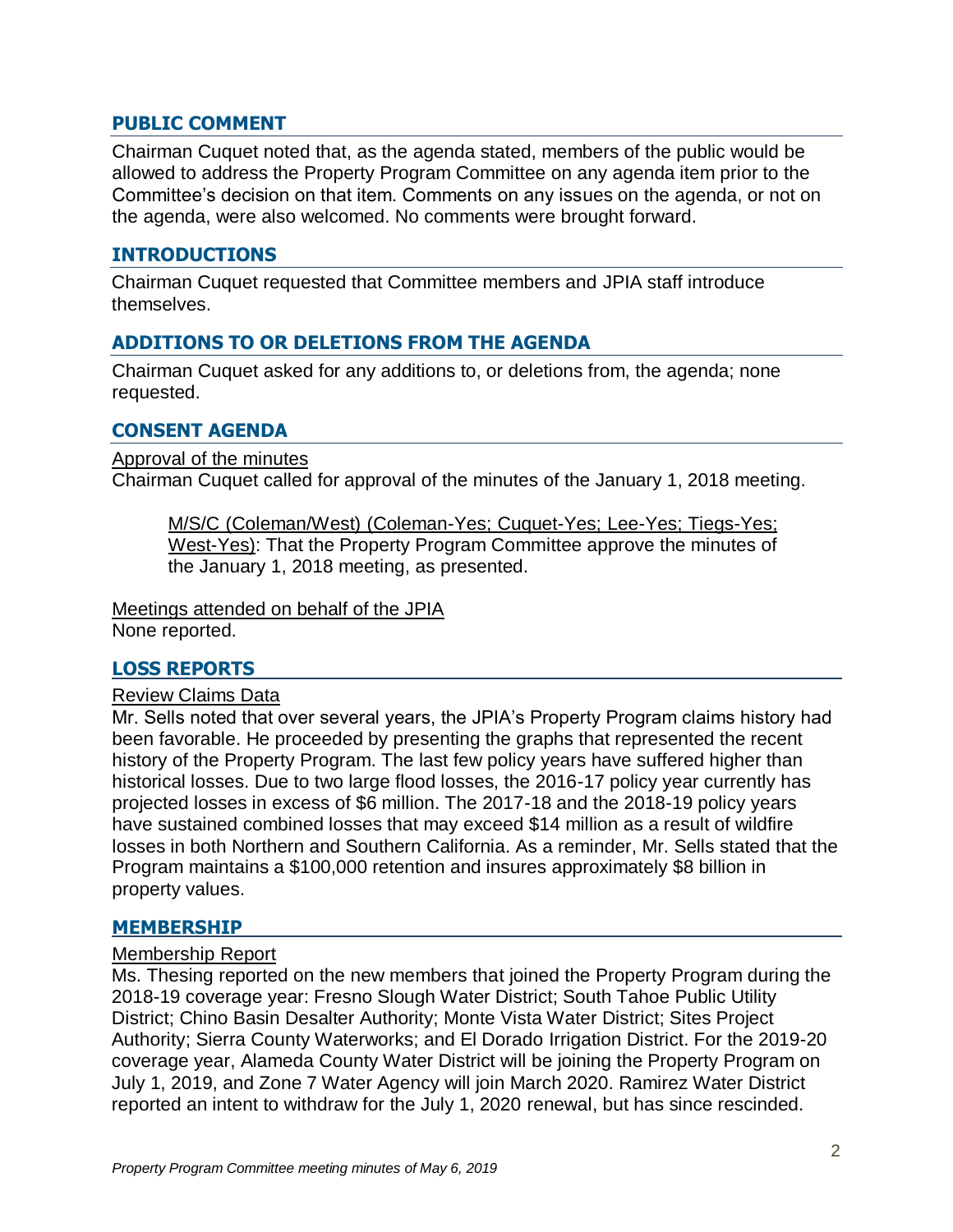The Committee thanked the JPIA, specifically the Member Services Department, for their continued diligence in supporting the members.

# **NEW BUSINESS**

# **State of the Property Market**

Mr. Cole of Alliant Insurance Services provided the State of the Market Address and what the JPIA may expect for the upcoming renewal on July 1, 2019. He reported on the unprecedented large losses in the United States, particularly California, and its impact to the insurance market and to the JPIA's Property Program renewal efforts. He reported that due to natural catastrophes in 2017 and 2018, which included the three hurricanes: Harvey, Irma and Maria, the property marketplace overall is unsettled. 2018 is the third worst year for the U.S. with insured catastrophic losses of around \$80 billion. The total loss for the Camp Fire and Woolsey Fire total between \$15 billion to \$19 billion. Currently, accounts that have losses with catastrophic exposures are looking at a 30% or more increase in rates and the JPIA falls within this pricing bracket. Also to be expected in the coming renewal is a possible wildfire deductible.

# Energy Program – Property Program Enhancement

In order to better serve the needs of our Property Program participants, last year the JPIA began exploratory conversations with members that own large scale hydroelectric facilities that resulted in Alliant Insurance Services and Lloyd's of London building a JPIA Energy Program to be effective July 1, 2019. The Energy Program will have limits of \$500 million and perils covered are under an All-Risk form which includes Boiler and Machinery. Flood coverage is also included with an annual aggregate sublimit of \$100 million. The Energy Program will be a pass through program in that the JPIA's selfinsured layer will not be exposed to any losses. Any deductibles will be the member's responsibility. Over the next several months, JPIA will reach out to those members with large power operations to provide them underwriting data needed in order to provide quotes.

# 2019-20 Memorandum of Property Coverage

Ms. Thesing stated that JPIA's Property Program will renew on July 1, 2019. Included in the Property Program is the JPIA's Cyber Liability coverage.

Staff proposed the following changes to the Memorandum of Property Coverage:

- 1) Add to Section VI Exclusions 5. All properties that are not scheduled prior to a loss;
- 2) Add a definition of Cyber Liability;
- 3) Change the deductible range so that it will be based on members' revenue rather than the deductible being the same as their All-Risk coverage. Revenue <  $$5,000,000 = $10,000$  deductible; Revenue >\$5,000,000 to \$25,000,000 = \$25,000 deductible; and Revenue  $> $25,000,000 = $50,000$  deductible. By establishing a tiered deductible system, the JPIA's pooled exposure will be no more than \$40,000 per occurrence.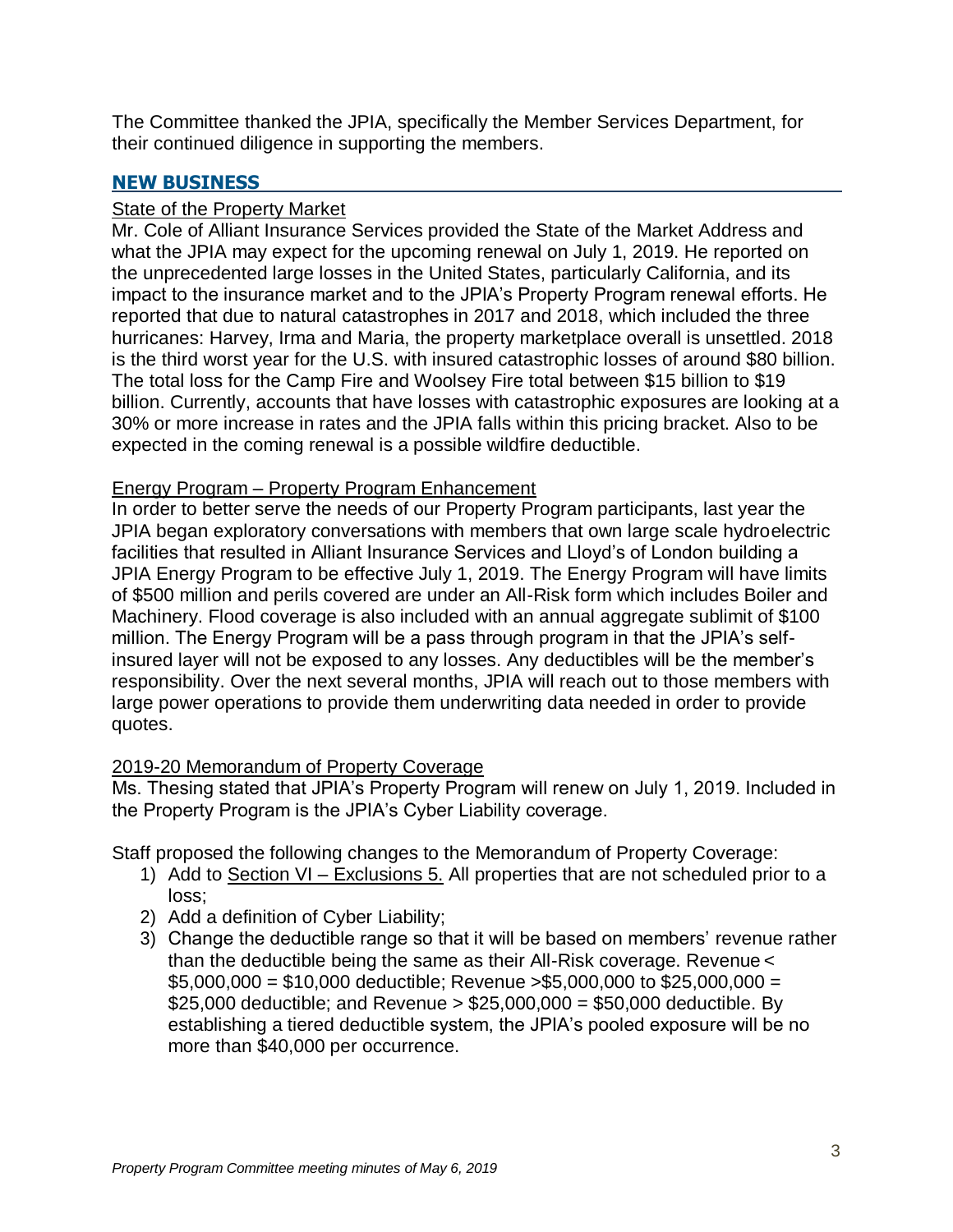After a short discussion on staff's recommended changes, the Committee requested that an exception for newly acquired properties be added to Section VI – Exclusions, 5. That section should now read as follows: All properties that are not scheduled prior to a loss, except any acquisition under \$100 million will be automatically covered for up to 90 days.

M/S/C (Coleman/West) (Coleman-Yes; Cuquet-Yes; Lee-Yes; Tiegs-Yes; West-Yes): That the Property Program Committee recommends that the Executive Committee approve the amended 2019-2020 Memorandum of Property Coverage to exclude losses to all properties that are not scheduled prior to a loss except any acquisition under \$100 million will be automatically covered for up to 90 days, to add a definition of Cyber Liability, and limit the JPIA's pooled Cyber Liability exposure to a maximum of \$40,000 per occurrence, as presented.

# 2019-2020 Property Insurance Renewal

Ms. Thesing informed attendees that JPIA's Property Program Insurance renews on July 1, 2019. JPIA experienced significant catastrophic losses over the past year, and coupled with the catastrophic losses throughout the world and United States all of which has made this renewal challenging. Due to a volatile property market, reinsurers and insurers alike are currently not able to provide a set rate for the July 1, 2019 renewal. The JPIA should have final rates in June 2019. Since renewal negotiations are still underway, staff requested that the Committee recommend that the JPIA be authorized to negotiate the 2019-2020 property insurance renewal pricing not to exceed a 30% rate increase over expiring rates.

Much discussion was held regarding staff's request. Some Committee members proposed that they meet again after the final rates are obtained; others, including some members of the audience, proposed to provide JPIA complete authority to negotiate the best possible rate without limits. After an extended discussion, the Committee decided to recommend that the JPIA be authorized to renew pricing with a not to exceed a 50% rate increase over expiring rates.

M/S/C (Coleman/Lee) (Coleman-Yes; Cuquet-Yes; Lee-Yes; Tiegs-Yes; West-Yes): That the Property Program Committee recommends that the Executive Committee approve the 2019-2020 Renewal Terms and Pricing include a "Not to Exceed" a 50% rate increase, or as presented.

# Renewal Pricing

Mr. deBernardi stated that deposit premiums for the 7/1/19-20 policy year are to be mailed to the members in June. Premium rates were reduced by 10% for the 4/1/18-19 policy year. The JPIA changed the policy from March 31 policy year-end to June 30 policy year-end to accommodate the excess carrier. The Property Program Expected Revenue/Expense & Funding Requirement report provides a breakdown for the expected revenues and expenses for the 7/1/19-20 policy year. The total estimated premium with no pricing changes is approximately \$6.6 million based on \$7.9 billion in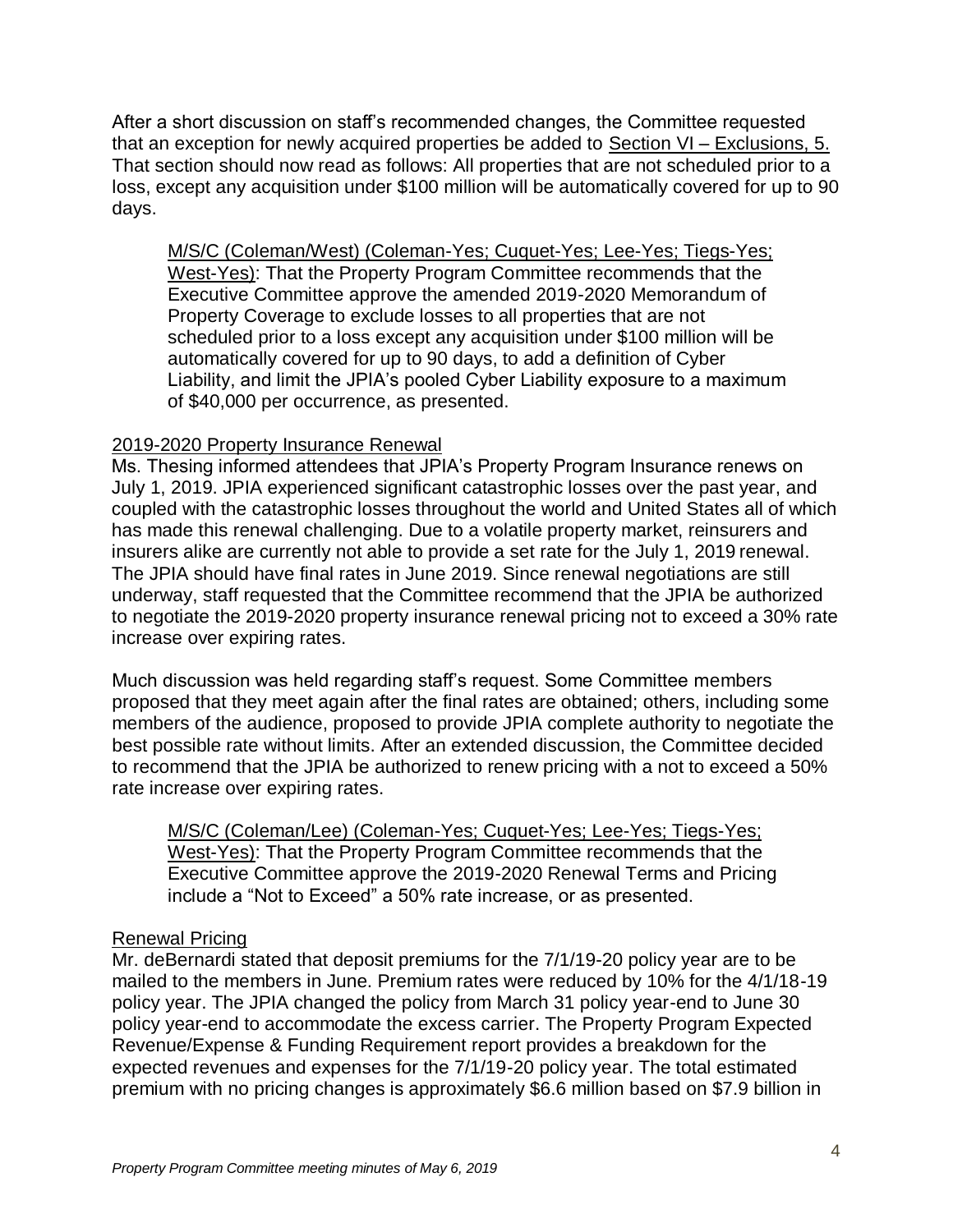TIVs. The premium is based on an estimated excess insurance cost of \$3 million and claims expense of approximately \$1.6 million. The 2018 actuary report projects a \$.02052, per \$100 of value, loss rate for the 4/1/19-20 policy year. The recommended renewal for excess insurance is anticipated to increase. Three different scenarios were provided for the Committee's review. A lengthy discussion was held regarding the options presented with the Committee ultimately deciding on staff's recommendation that there will be no changes to the renewal pricing from last year's policy year. The Committee also decided to exclude the Natural Disaster Fund from the budget for this year.

M/S/C (West/Lee) (Coleman-Yes; Cuquet-Yes; Lee-Yes; Tiegs-Yes; West-Yes): That the Property Program Committee recommends that the Executive Committee approve no change in rates for the Property Program policy year July 1, 2019-20, and to exclude contributions to the Natural Disaster Fund from 2019-20 policy year budget. Rates will remain the same as follows:

| • Real and Personal Property | \$0.081 |
|------------------------------|---------|
| • Mobile Equipment           | \$0.122 |
| • Automobiles                | \$0.689 |

# **UPCOMING MEETING**

Availability for Upcoming Meeting(s)

There are no meetings scheduled for the remainder of the year.

The Property Program Committee meeting adjourned at 9:33 a.m.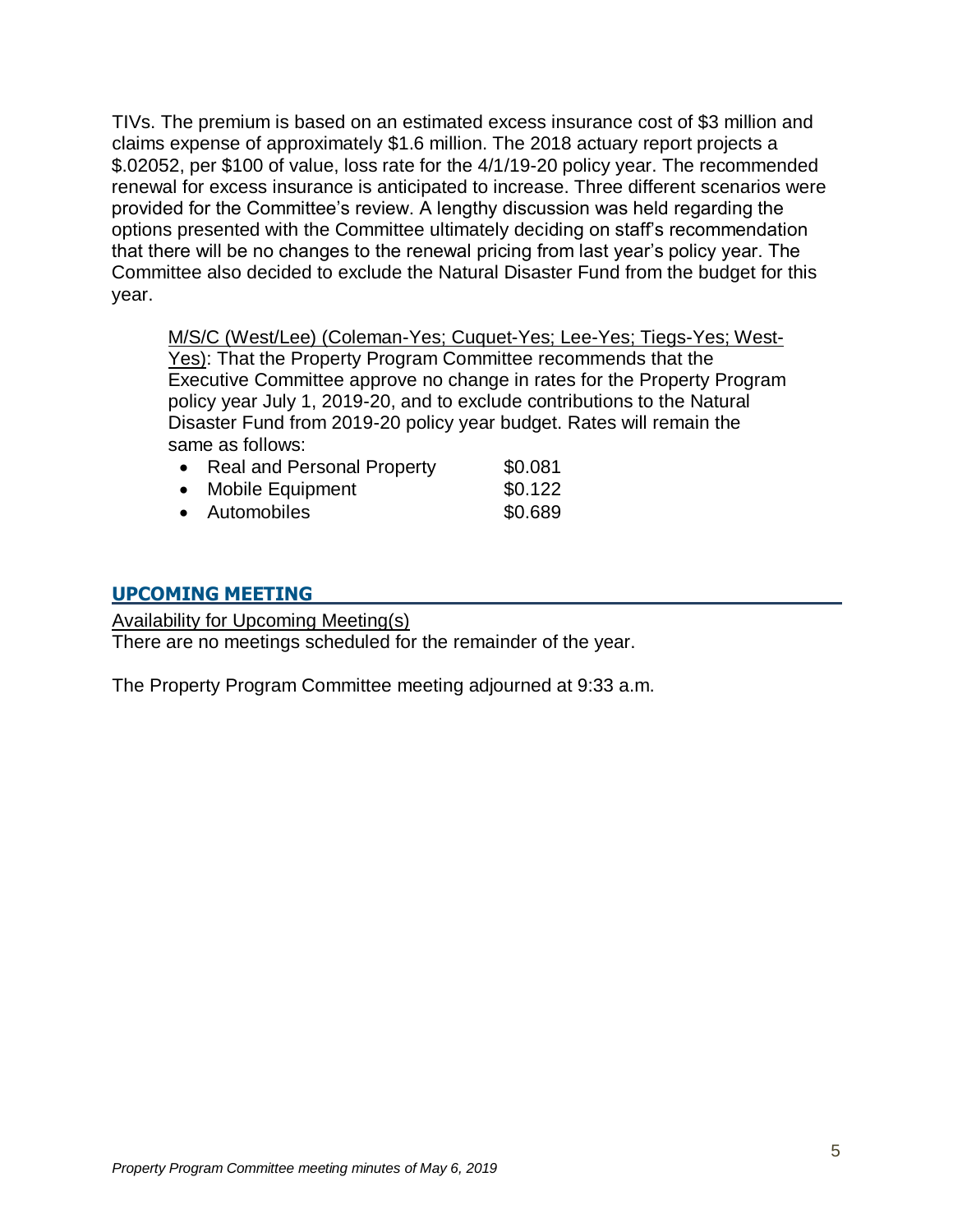# **Property Program Committee Meeting Attendance List** May 6, 2019

| <b>District</b>                            | <b>First Name</b> | <b>Last Name</b> | Title                                |
|--------------------------------------------|-------------------|------------------|--------------------------------------|
| <b>ACWA</b>                                | <b>Brent</b>      | Hastey           | President                            |
| <b>ACWA JPIA</b>                           | Thor              | Benzing          | Sr. Risk Control Advisor             |
| <b>ACWA JPIA</b>                           | Mathew            | Bunde            | Sr. Risk Control Advisor             |
| <b>ACWA JPIA</b>                           | Chimene           | Camacho          | HR Coordinator (Recording Secretary) |
| <b>ACWA JPIA</b>                           | David             | deBernardi       | Director of Finance                  |
| <b>ACWA JPIA</b>                           | Robert            | Greenfield       | <b>General Counsel</b>               |
| <b>ACWA JPIA</b>                           | Peter             | Kuchinsky        | Lead Risk Control Advisor            |
| <b>ACWA JPIA</b>                           | Debbie            | Kyburz           | Lead Member Services Representative  |
| ACWA JPIA                                  | Ethan             | Larson           | <b>Administrative Assistant I</b>    |
| <b>ACWA JPIA</b>                           | Jennifer          | Nogosek          | Liability/Property Claims Manager    |
| ACWA JPIA                                  | Sylvia            | Robinson         | <b>Publications &amp; Web Editor</b> |
| <b>ACWA JPIA</b>                           | Andy              | Sells            | Chief Executive Officer              |
| <b>ACWA JPIA</b>                           | Patricia          | Slaven           | Director of HR/Administration        |
| <b>ACWA JPIA</b>                           | Dianna            | Sutton           | <b>Finance Manager</b>               |
| ACWA JPIA                                  | Karen             | <b>Thesing</b>   | Director of Insurance Services       |
| ACWA JPIA                                  | Melody            | Tucker           | Workers' Comp Claims Manager         |
| <b>ACWA JPIA</b>                           | <b>Bobbette</b>   | Wells            | Executive Assistant to the CEO       |
| Antelope Valley State Water Contractors    | Kathy             | Mac Laren        | Director                             |
| Antelope Valley-East Kern Water Agency     | Patti             | Rose             | <b>HR Manager</b>                    |
| <b>Bard Water District</b>                 | Ron               | Derma            | <b>General Manager</b>               |
| Calleguas Municipal Water District         | Scott             | Quady            | Director                             |
| Calleguas Municipal Water District         | Thomas            | Slosson          | Alternate Director                   |
| Chino Basin Desalter Authority             | Betty             | Anderson         | Director                             |
| Chino Basin Watermaster                    | Bob               | Kuhn             | Director                             |
| Clear Creek Community Services District    | Mark              | Engel            | Director                             |
| El Dorado Irrigation District              | Jacqui            | Noel             | <b>Risk Analyst</b>                  |
| <b>El Toro Water District</b>              | Kathryn           | Freshley         | Director                             |
| <b>El Toro Water District</b>              | Mike              | Gaskins          | <b>Alternate Director</b>            |
| Elsinore Valley Municipal Water District   | Phil              | Williams         | Director                             |
| Florin Resource CD/Elk Grove WD            | Mark              | Madison          | <b>General Manager</b>               |
| Fresno Irrigation District                 | George            | Porter           | Director                             |
| Fresno Metropolitan Flood Control District | Ken               | Groom            | Director                             |
| Fresno Metropolitan Flood Control District | Alan              | Hofmann          | Alternate Director                   |
| Friant Power Authority                     | Carl              | Janzen           | Director                             |
| Humboldt Bay Municipal Water District      | John              | Friedenbach      | General Manager/Alternate Director   |
| Humboldt Bay Municipal Water District      | <b>Bruce</b>      | Rupp             | Director                             |
| Irvine Ranch Water District                | Steven            | LaMar            | Director                             |
| Joshua Basin Water District                | Sarah             | Johnson          | <b>HR Manager</b>                    |
| Kern County Water Agency                   | Charles           | Wulff, Jr.       | Director                             |
| Madera Irrigation District                 | Carl              | Janzen           | Director                             |
| Madera-Chowchilla W&P Authority            | Carl              | Janzen           | Director                             |